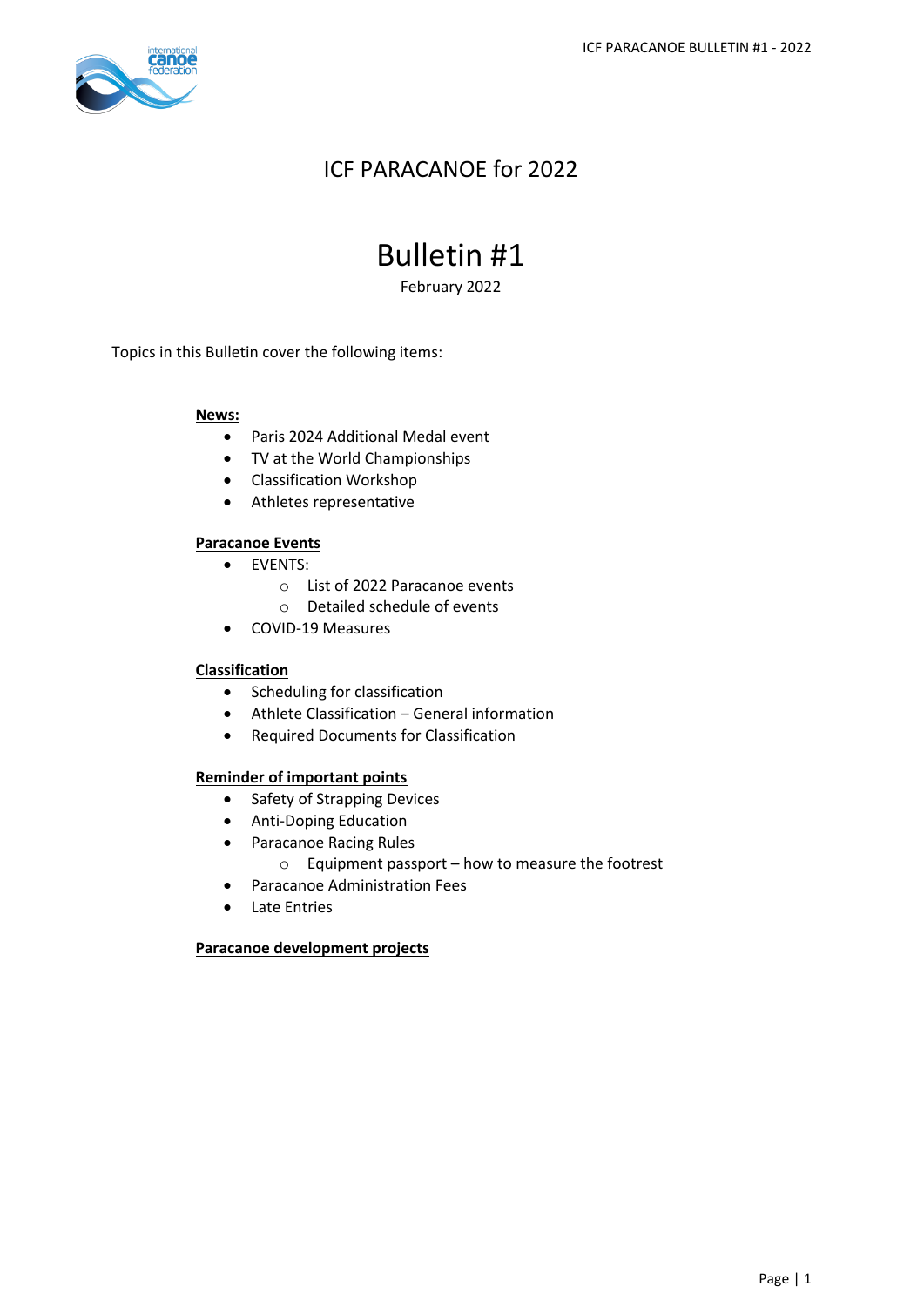

### **PARACANOE NEWS:**

### **PARIS 2024 ADDITIONAL MEDAL EVENT**

The ICF Paracanoe Committee is pleased that its application for the VL3 Women has been accepted by IPC for the Paris 2024 Games. Unfortunately, our requests for Men's VL1 and to add more athlete quota spots for events were not accepted. Efforts to improve participation in all Paralympic events will be continued, and further development of the VL1 category will continue being an objective.

Paracanoe now has 10 medal events at the Paralympic Games, with a total of 100 athlete quotas.

### **TV AT THE WORLD CHAMPIONSHIPS**

The ICF is planning to propose to TV broadcasters some of the Paracanoe finals (or all of the Paralympic finals if possible, if we can record the Friday finals).

As a consequence, there may be a possible need to update biographies of athletes, and possibly the green screen can be required as part of this TV package, although this is not confirmed at present. In any event, the entire competition will be livestreamed.

### **CLASSIFICATION WORKSHOP**

In 2022, the Paracanoe committee intend to restart organizing classifier workshop – Level 3. One workshop is organized prior to the Asian championships in Thailand.

For Europe and America, the committee is currently looking at organizing one workshop in each continent this year.

For Africa, an introduction presentation will be given within the scope of the West-African project.

### **ATHLETE REPRESENTATIVE**

The Paracanoe Athlete representatives are:

- Amanda Jennings (AUS)
- Patrick O'Leary (IRL)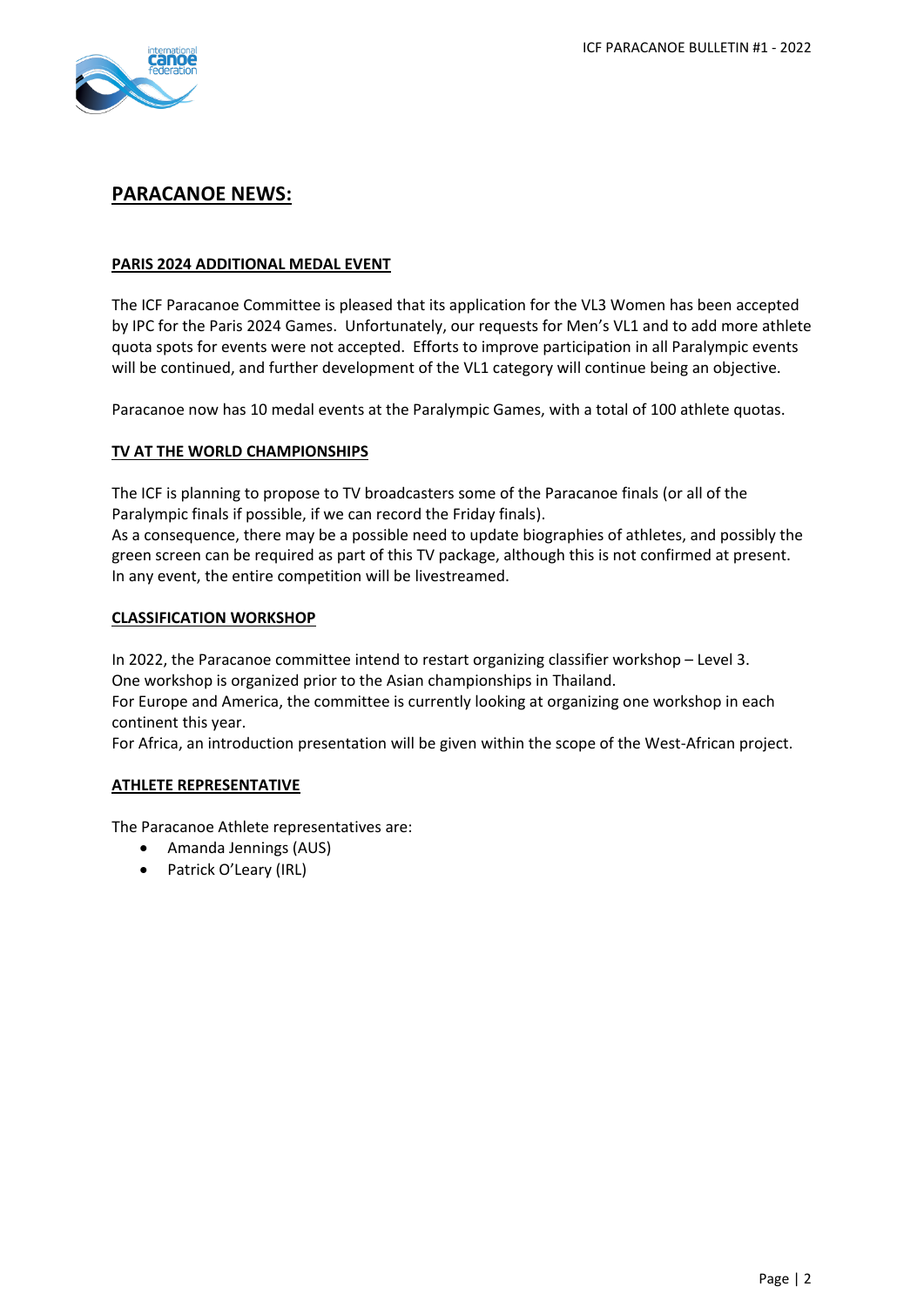

### **2022 PARACANOE COMPETITIONS:**

### **2022 ASIAN CHAMPIONSHIPS & ASIAN PARALYMPIC GAMES QUALIFIER**

PATTAYA, Thailand

- Classification L3 Workshop: 18 19 March
- Classification period: 20 22 March
- Team Leader Meeting: 23 March
- Competition: 24 27 March
- ICF event page : [https://www.canoeicf.com/paracanoe-continental](https://www.canoeicf.com/paracanoe-continental-championships/pattaya-rayong-2022)[championships/pattaya-rayong-2022](https://www.canoeicf.com/paracanoe-continental-championships/pattaya-rayong-2022)
- Organizer 1st Bulletin: [https://www.canoeicf.com/sites/default/files/2022\\_acc\\_canoe\\_sprint\\_junior\\_and\\_seni](https://www.canoeicf.com/sites/default/files/2022_acc_canoe_sprint_junior_and_senior_asian_championships_and_paracanoe_asian_games_qualifier_-_bulletin_1.pdf) or asian championships and paracanoe asian games qualifier - bulletin 1.pdf

| Friday 18                          | Saturdav                           | Sundav   | Monday                                           | Tuesdav  | Wednesdav              | Thursdav | Fridav   | Saturdav | Sunday 27 |
|------------------------------------|------------------------------------|----------|--------------------------------------------------|----------|------------------------|----------|----------|----------|-----------|
| March                              | 19 March                           | 20 March | 21 March                                         | 22 March | 23 March               | 24 March | 25 March | 26 March | March     |
| Classification<br>Workshop<br>(L3) | Classification<br>Workshop<br>(L3) |          | Classification   Classification   Classification |          | Team Leader<br>Meeting | Races    | Races    | Races    | Races     |

- Athlete financial support: is possible for 15 athletes in total: please send your request to [john.edwards@canoeicf.com](mailto:john.edwards@canoeicf.com) **by 21 February**
- Classification Workshop Level 3: if interested, please send your interest **by 1 March**
- Classification preferred dates will be asked through a poll from **February 14 to 18**
	- Classification schedule will be communicated directly to the team leaders
	- Selected preferred dates are not guaranteed, but we do our best effort to accommodate everyone
- **Medical Diagnosis Documents** must be uploaded **by February 28**
- **ALL Classification Documents** must be uploaded **by March 7**
- **Nominal entries** deadline**: March 14**
- **Equipment Passports** must be sent **by March 20**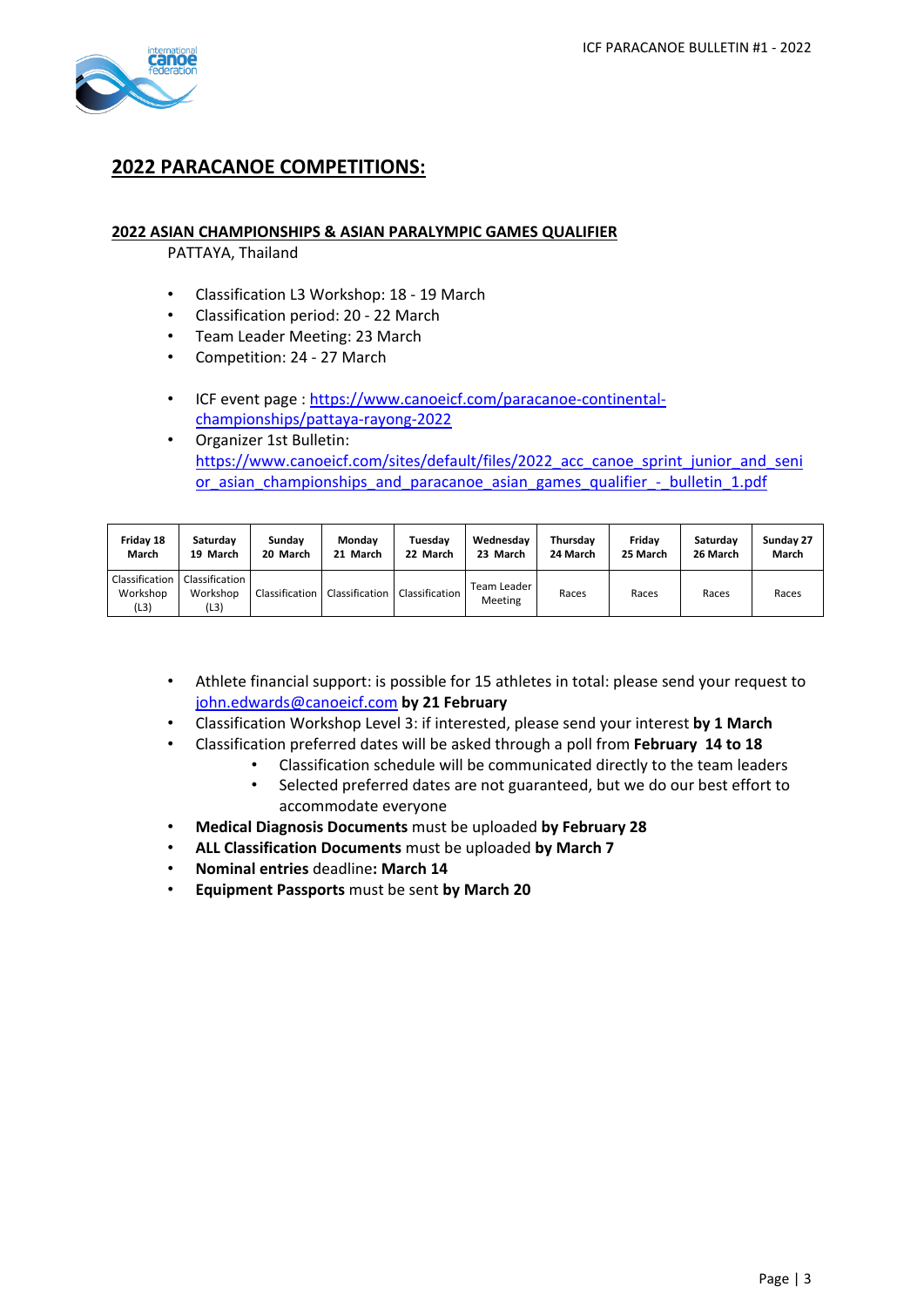

### **2022 ICF WORLD CUP**

POZNAN, Poland

- Classification period: 22 24 May
- Team Leader Meeting: 25 May
- Competition: 26 28 May
- ICF event page : <https://www.canoeicf.com/paracanoe-world-cup/poznan-2022>
- Organizer 1st Bulletin: [https://www.canoeicf.com/sites/default/files/2022\\_icf\\_canoe\\_sprint\\_and\\_paracanoe\\_](https://www.canoeicf.com/sites/default/files/2022_icf_canoe_sprint_and_paracanoe_world_cup_poznan_-_bulletin_1.pdf) [world\\_cup\\_poznan\\_-\\_bulletin\\_1.pdf](https://www.canoeicf.com/sites/default/files/2022_icf_canoe_sprint_and_paracanoe_world_cup_poznan_-_bulletin_1.pdf)

| Sundav         | Monday         | Tuesdav        | Wednesday              | Thursday | Fridav | Saturday |
|----------------|----------------|----------------|------------------------|----------|--------|----------|
| 22 May         | 23 May         | 24 May         | 25 May                 | 26 May   | 27 May | 28 May   |
| Classification | Classification | Classification | Team Leader<br>Meeting | Races    | Races  | Races    |

- Classification preferred dates can be requested through a poll from **25 to 29 April**
	- Classification schedule will be communicated directly to the team leaders
	- Selected preferred dates are not guaranteed, but we do our best efforts to accommodate everyone.
- **Medical Diagnosis Documents** must be uploaded by **April 29**
- All **Classification Documents** must be uploaded **by May 6**
- **Nominal entries** deadline: **May 16**
- **Equipment Passports** must be sent **by May 22**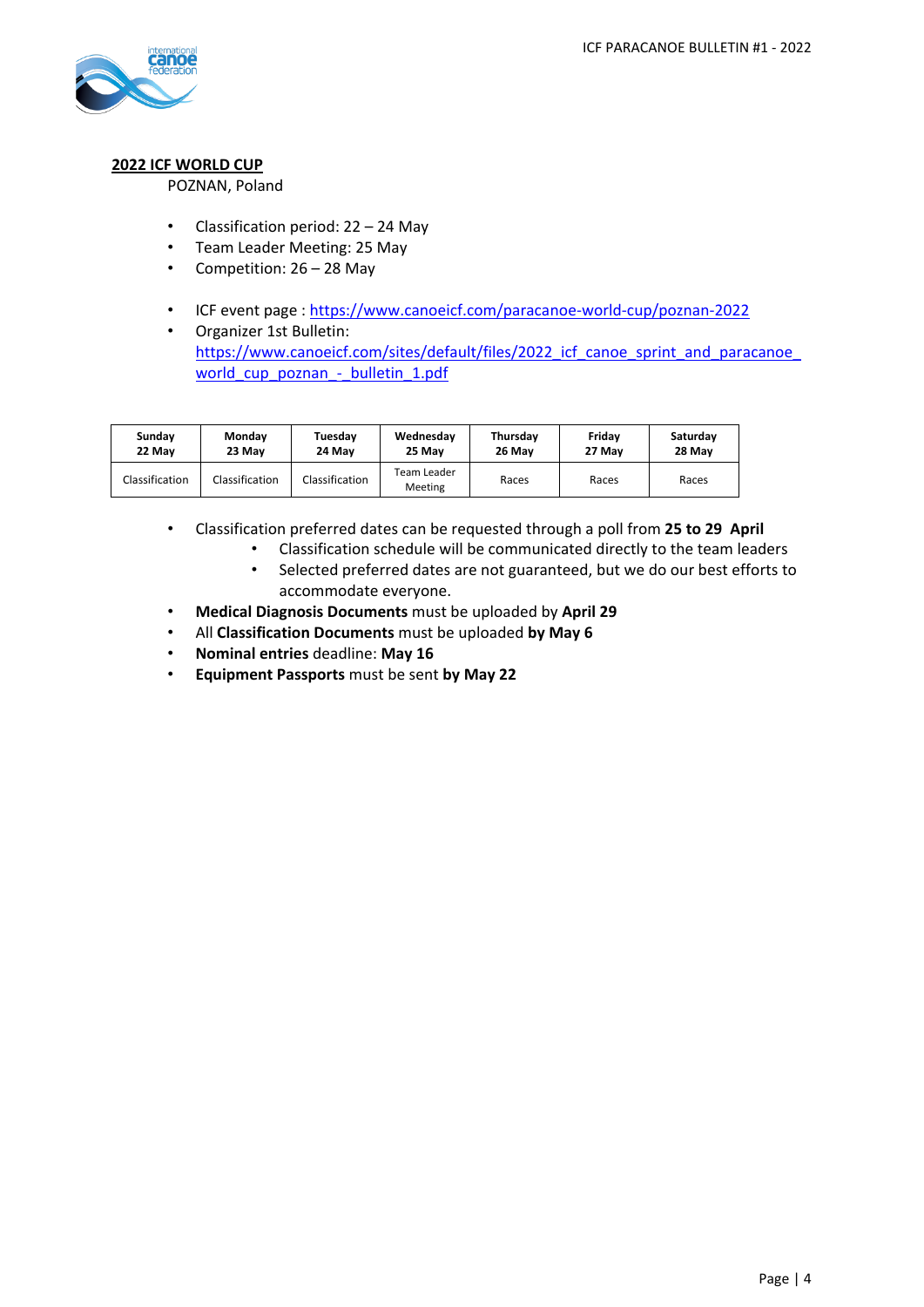

### **2022 ICF WORLD CHAMPIONSHIPS**

HALIFAX, Canada

- Classification: 30 July 1 August
- Team Leader Meeting: 2 August
- Competition: 3 6 August
- ICF event page: [https://www.canoeicf.com/paracanoe-world-championships/halifax-](https://www.canoeicf.com/paracanoe-world-championships/halifax-2022)[2022](https://www.canoeicf.com/paracanoe-world-championships/halifax-2022)
- Event page : <https://canoe22.com/>

| Saturday       | Sunday         | Monday         | Tuesdav                | Wednesday | Thursdav | Fridav   | Saturday |
|----------------|----------------|----------------|------------------------|-----------|----------|----------|----------|
| 30 July        | 31 July        | 1 August       | 2 August               | 3 August  | 4 August | 5 August | 6 August |
| Classification | Classification | Classification | Team Leader<br>Meeting | Races     | Races    | Races    | Races    |

- Talent Identification camp will be organized prior to this event. More information will be sent later.
- Classification preferred dates will be asked through a poll from **4 to 8 July**
	- Classification schedule will be communicated directly to the team leaders
	- Selected preferred dates are not guaranteed, but we do our best effort to accommodate everyone
- **Medical Diagnosis Documents** must be uploaded **by July 8**
- **ALL Classification Documents** must be uploaded **by July 15**
- **Nominal entries** deadline**: July 24**
- **Equipment Passports** must be sent **by July 30**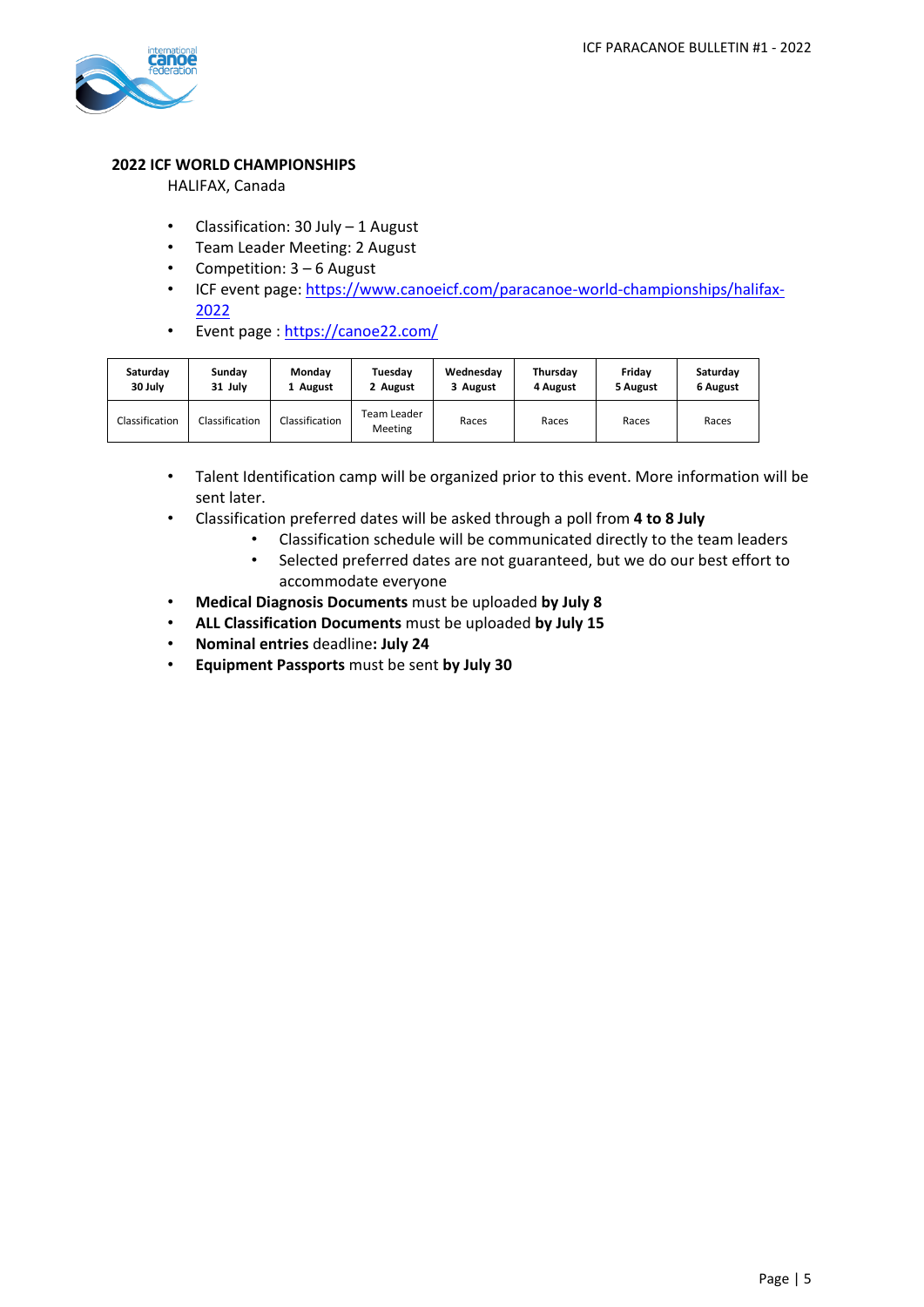

### **2022 EUROPEAN CHAMPIONSHIPS**

MUNICH, Germany

- Classification: 14 16 August
- Team Leader Meeting: 17 August
- Competition: 18 21 August
- ICF Event page : [https://www.canoeicf.com/paracanoe-continental](https://www.canoeicf.com/paracanoe-continental-championships/munich-2022)[championships/munich-2022](https://www.canoeicf.com/paracanoe-continental-championships/munich-2022)
- Event page : <https://www.munich2022.com/en/canoe-sprint>

| Sunday         | Monday         | Tuesday        | Wednesday              | Thursday  | Fridav    | Saturdav  | Sunday    |
|----------------|----------------|----------------|------------------------|-----------|-----------|-----------|-----------|
| 14 August      | 15 August      | 16 August      | 17 August              | 18 August | 19 August | 20 August | 21 August |
| Classification | Classification | Classification | Team Leader<br>Meeting | Races     | Races     | Races     | Races     |

- Classification preferred dates will be asked through a poll from **18 to 22 July**
	- Classification schedule will be communicated directly to the team leaders
	- Selected preferred dates are not guaranteed, but we do our best effort to accommodate everyone
- **Medical Diagnosis Documents** must be uploaded **by July 22**
- **ALL Classification Documents** must be uploaded **by July 29**
- Entries through Munich2022
- **Equipment Passports** must be sent **by August 14**

#### **2022 CANOE MARATHON WORLD CHAMPIONSHIPS**

Ponte de Lima, POR

Sept 27 – Oct 2, 2022

The Canoe Marathon and Paracanoe Committees are discussing the possibility to add Paracanoe events at the competition. Information concerning this possibility will be communicated at a later date.

#### **2022 ASIAN PARALYMPIC GAMES**

HANGZHOU, China 9 – 15 October *(Paracanoe dates and race schedule to be confirmed)* <https://www.hangzhou2022.cn/En/>

#### **2022 PANAM CHAMPIONSHIPS**

*Date and location to be confirmed*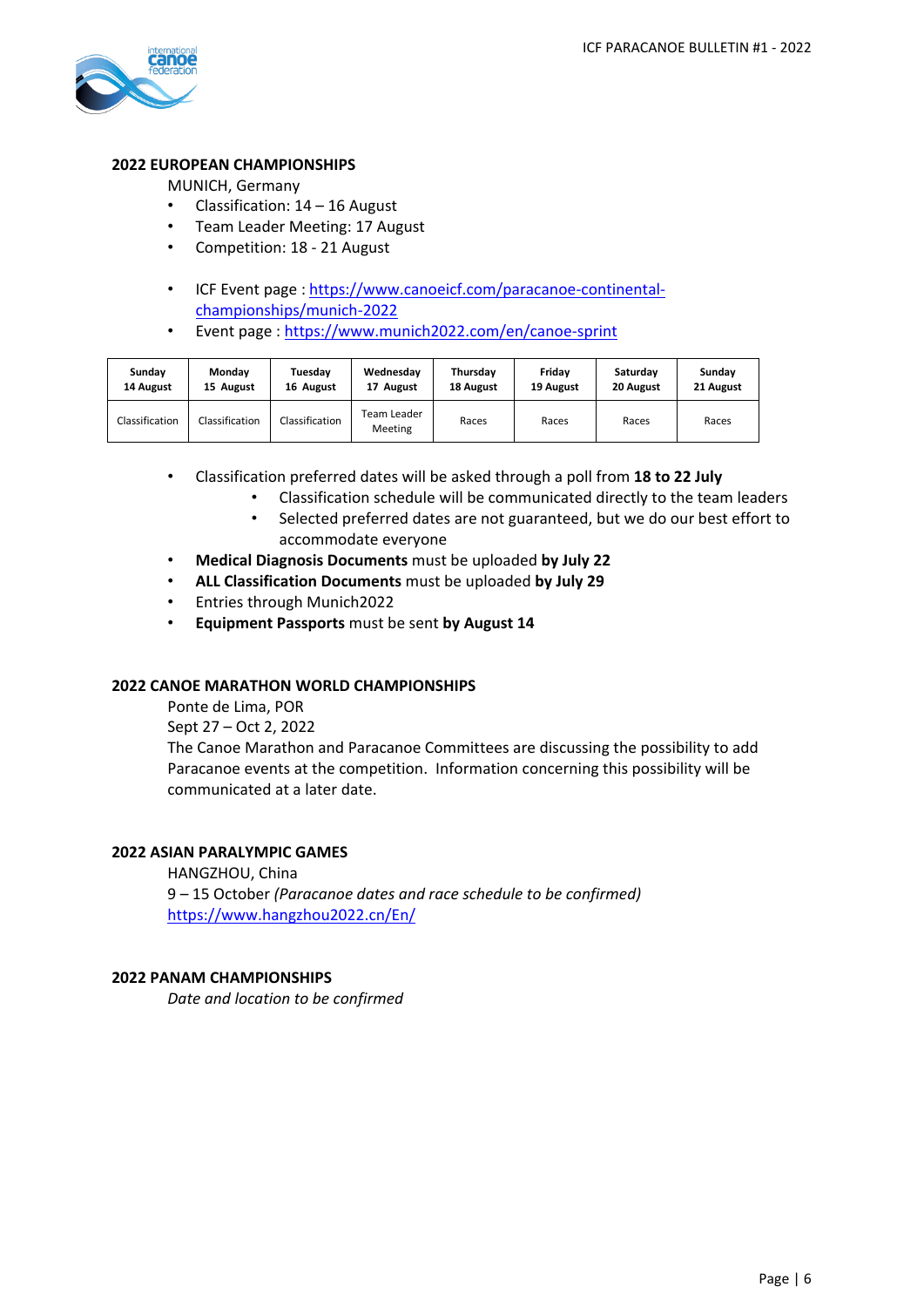

### **COVID-19 MEASURES**

The general COVID-19 guidelines have been developed for ICF competitions, and have been used in the past two seasons. The ICF Medical committee are reassessing these protocols to fit better with the current situation, and updated guidelines will be published prior to the 2022 competitions.

### **COVID-19 Measures for the classification area**

Safety measures and precautions are being put in place for the classifications. The classification team will follow the IPC guidelines in respect to the COVID-19 situation.

This will result in:

- Avoiding too many persons in the waiting area
- Mandatory mask in the classification area
- Disinfectant use for athletes' hands, Classifiers hands, cleaning all material and tables after
- a single use, disinfecting any area touched during classification (including equipment adaption or prosthesis)
- Non-latex gloves for classifiers available (unique usage)

The athlete and accompanying personnel will be asked to attend classification with their own masks.

### **ATHLETE CLASSIFICATION**

Athletes with one of the following statuses are required to pass the classification before any competition:

- "REVIEW Status with a Fixed Review Date" before the Competition
- "REVIEW Status" or
- "New Status"

The classification schedule will be organized through a classification poll, through which the Team will be able to choose a preferred date for the athlete's classification.

The detailed schedule will be communicated to each Team Leader / NF / NPC a few days after the classification pool has closed.

If an athlete fails to attend his/her classification slot, he/she will not be classified and will not be permitted to race.

PLEASE NOTE: Athletes and all their equipment are expected to be present for the entire Classification Period. Athletes must be classified separately for Kayak and Va'a.

### **Platform for uploading classification documents:**

The Classification platform has to be used for uploading documents to the ICF Classifiers. No document should be sent by email or any other form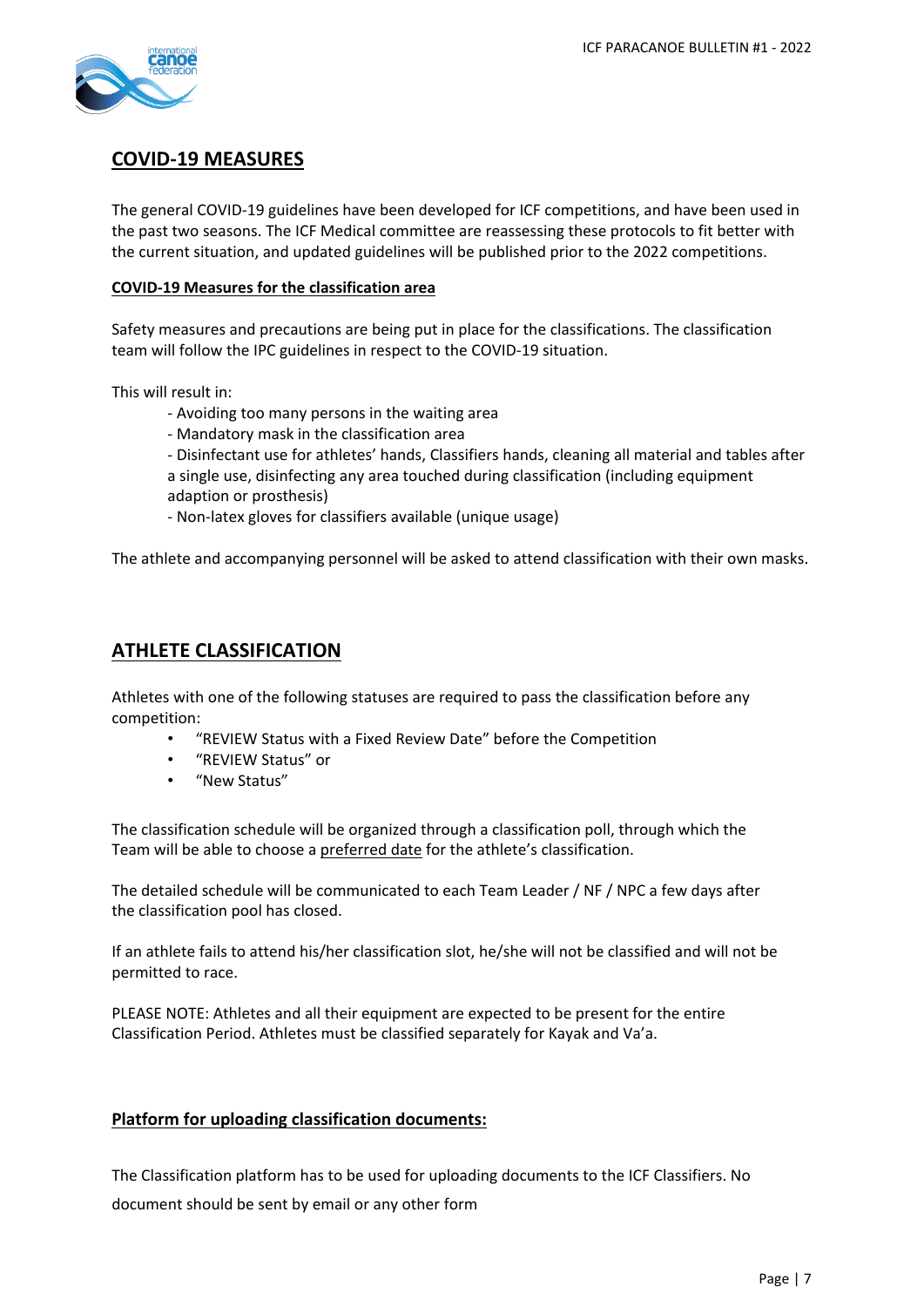

This platform allows a more secure and confidential transfer of documents, as well as a secure storage. It is compliant with the IPC Code on Data Protection.

- All mandatory documents should be uploaded on this platform before the specific deadline.
- An access will be required for log-in to the system. If you need a new access, please send an email t[o michel.alarcon@canoeicf.com](mailto:michel.alarcon@canoeicf.com)
- The preferred format for all documents is PDF

Access to the *Classification Upload Platform*:

<https://www.canoeicf.com/classification>

### **Link to current Master List:**

[https://www.canoeicf.com/sites/default/files/classification\\_master\\_list.pdf](https://www.canoeicf.com/sites/default/files/classification_master_list.pdf)

### **REQUIRED DOCUMENTS FOR CLASSIFICATION**

Athletes attending classification at competitions must upload the following Paracanoe forms on the *Classification upload platform* before the classification period, with the following deadlines:

#### **Not later than 3 weeks before the start of the classification period of the Competition** (*unless otherwise indicated*)

- Paracanoe Athlete Certificate of Diagnosis
- Athlete Diagnosis Form
- Any/All other supporting medical documentation

#### **Not later than 2 weeks before the start of the Classification period of the Competition:**

- Declaration of Medical Complications & Emergency Measures
- Paracanoe Athlete Information & Consent
- Strapping waiver this document will be valid for the whole 2022 season
- PFD waiver this document will be valid for the whole 2022 season

#### **Not later than 3 days before the event or before the Classification:**

- Equipment passport for Kayak if the athlete competes in a Kayak category
- Equipment passport for Va'a  $-$  if the athlete competes in a Va'a category

All documents must be completed in English.

**Athlete Certificate of Diagnosis** must be completed in English and signed by a medical doctor. It should also include supporting medical diagnostic documentation. In complex cases, additional supporting medical information may be requested.

The forms are available to download from the ICF Website in the Paracanoe area – in the classification page: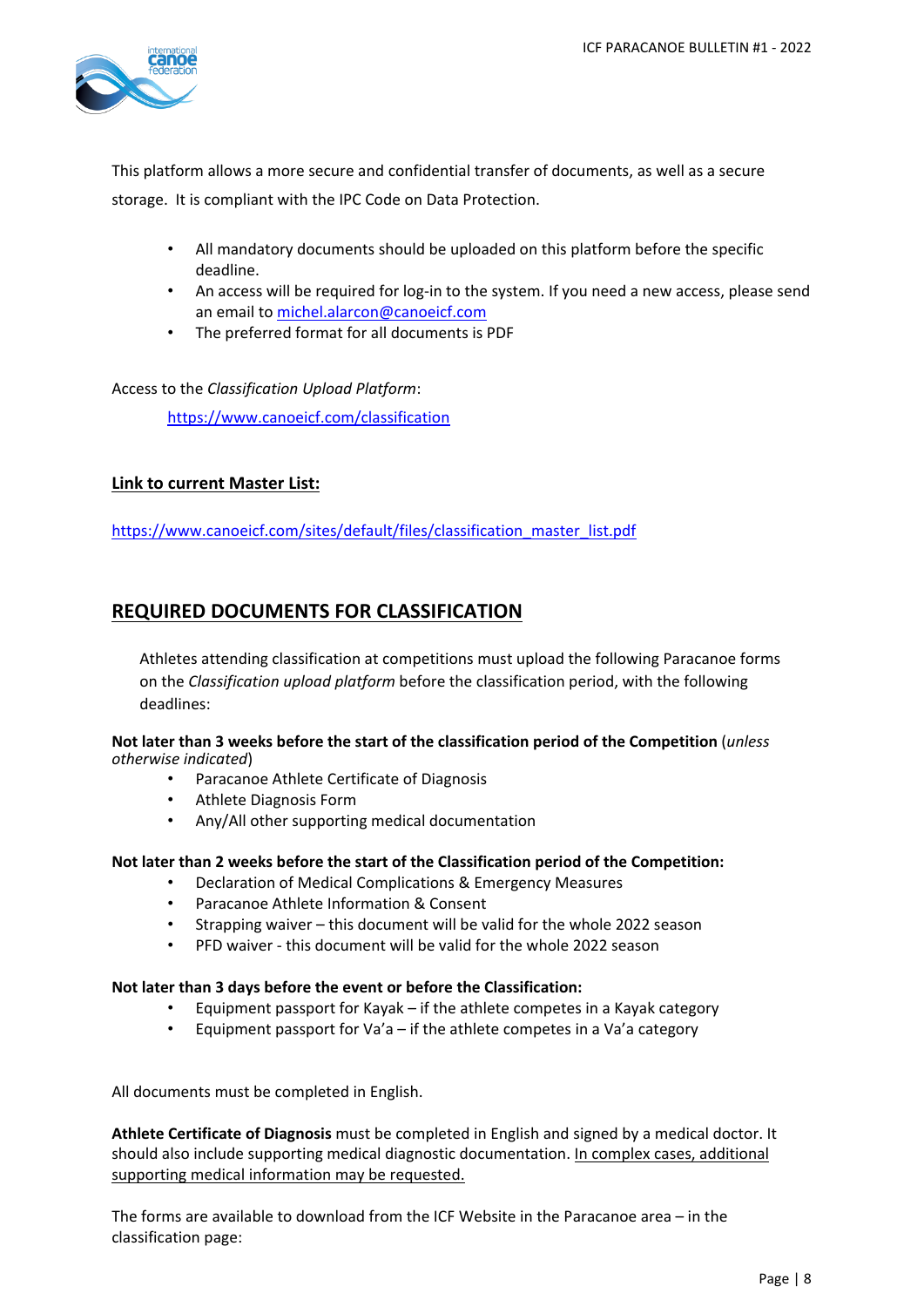

### <http://www.canoeicf.com/discipline/paracanoe>

Any athlete who is entered in an event for which he/she has no classification will not be permitted to race.

Paracanoe athletes may enter more than one event if their classification makes them eligible to do so and the schedule permits. (NOTE: Athletes are not permitted to compete outside their classification category, ie. A KL1 category athlete may not race 'up' into KL2)

NF's are required to provide their own boats for their classification. The ICF is unable to provide a boat loan service. Federations who need to borrow boats for the competition or for classification should make boat loan arrangements early with boat manufacturers or event organizers.

### **EQUIPMENT PASSPORT**

ALL athletes competing MUST complete and upload an equipment passport on the *classification upload platform*.

If the equipment passports are not completed and uploaded, the athlete will not be allowed to race. The equipment passports will be checked during classification and before each race. If the equipment does not match the equipment passports, the athlete will not be allowed to race.

If the athlete has sent an equipment passport before but has changed some equipment, a new equipment passport must be uploaded on the *classification upload platform* and the changes must be specified.

If the athlete has been given a Confirmed Status and are changing the equipment, the Chief Classifier will determine if the changes are approved.

The equipment passport form is available to download from the Paracanoe section of the ICF website.

### **SAFETY OF STRAPPING DEVICES**

*Strapping regulations : Rule 3.5.2 of Paracanoe Competition Rules*

*"….Any strapping used to connect the athlete with the boat must be of a "quick release" type and this can be demonstrated by the athlete prior to the competition."*

The Paracanoe Committee conducted an analysis about boat strapping adaptations (rule 3.5.2) during the last Tokyo Test Event (September 2019).

This analysis showed that most of the athletes' adaptations are consistent with the rule about strapping in the boat. Unfortunately, some athletes do not appear to follow the expected safety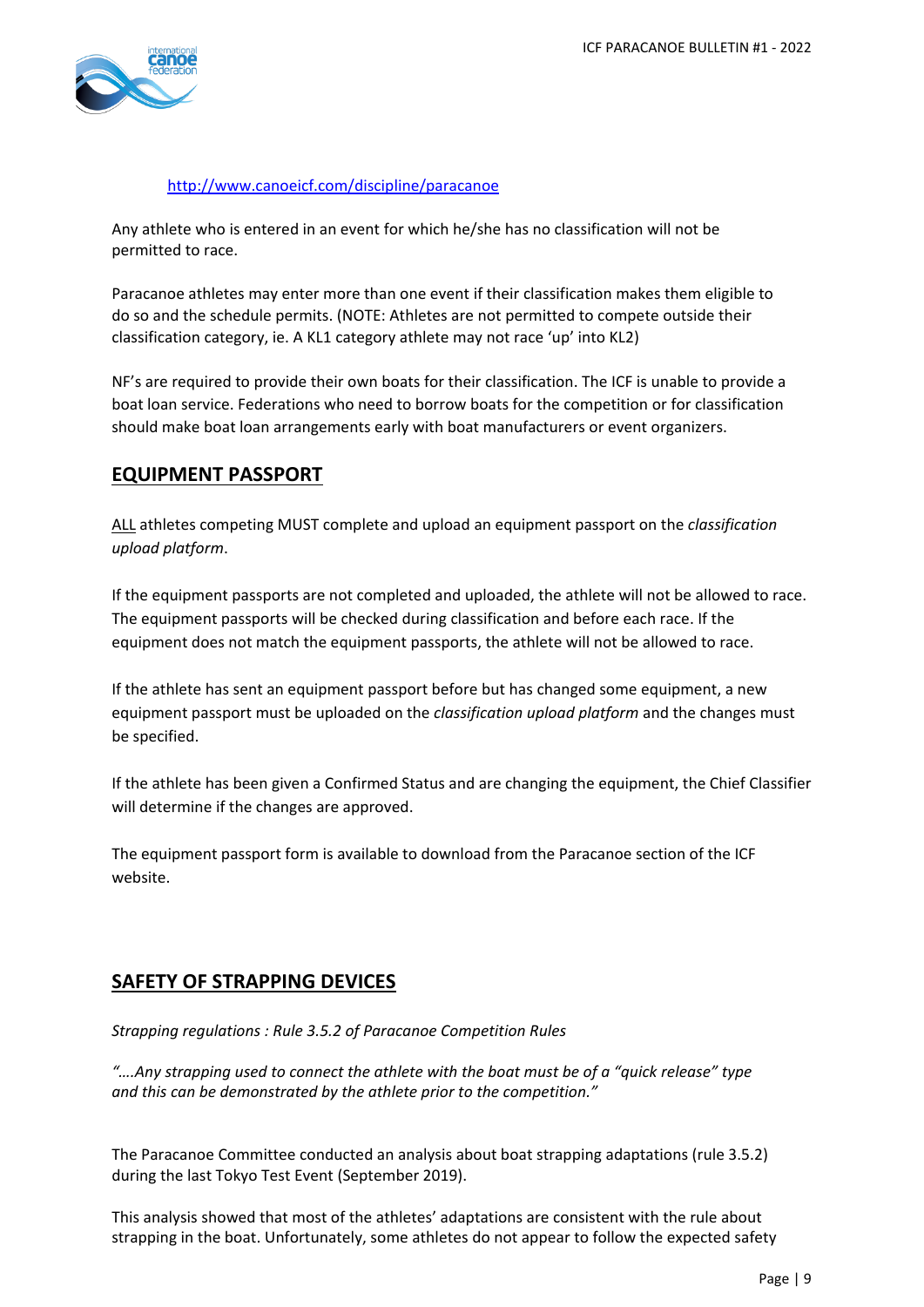

requirements of "quick release". Inappropriate straps are potentially dangerous for the athletes in the event of a capsize.

The Paracanoe Committee strongly reminds all National Federations and Team Leaders of their responsibility in this matter.

We require all nations and athletes to ensure their full compliance with the safety rules.

### **ANTI-DOPING EDUCATION**

For the ICF World Cups and ICF World Championships, every Paracanoe athlete must pass the antidoping online course. The course can be accessed here: <https://www.canoeicf.com/anti-doping-education>

The Athlete Learning Program about Health and Anti-Doping (ALPHA) gives athletes information about the dangers of doping, the importance of anti-doping controls and promotes positive attitudes to avoiding doping.

It consists of eight sessions and takes two hours to complete. Athletes are encouraged to take the course in several stages. Progress is then saved from one visit to another. A pre- and post-course anti-doping knowledge test and attitude survey is included to evaluate the effectiveness of the program.

A score of 80% or higher is required for ALPHA certification, though athletes with insufficient scores are able to repeat the program until they achieve the minimum 80% score. Those who have completed the programme in previous years do not need to redo it.

Please enter the correct identity information while creating an account, as the completion of the course will be recorded.

### **PARACANOE RACING RULES**

For a full reading of the ICF Paracanoe Competition Rules and Classification Rules & Regulations, go to:

<http://www.canoeicf.com/discipline/paracanoe>

### **NOTABLE RULES for PARACANOE**

*(see Paracanoe Rulebook & Classification Rules for exact wording.)*

A 20 euros fee will be charged for every late entry, under the condition that the entry is accepted by the Paracanoe Committee. A 200 euro fee must accompany each Protest of a Classification.

A 75 euro fee must accompany each Protest of a Competition Rule.

National Federations are permitted two entries in all Paracanoe events.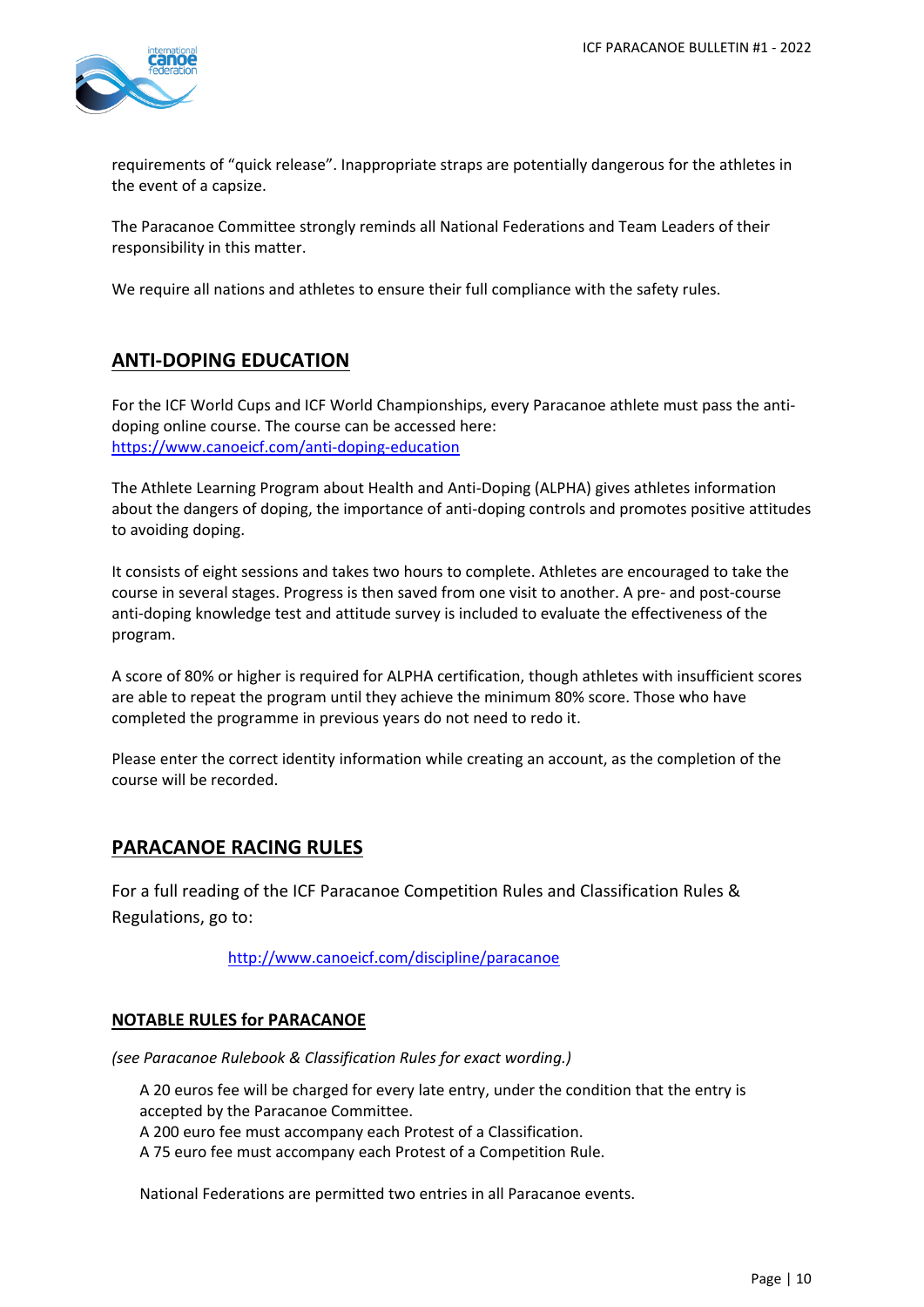

Athletes are only permitted to race in the class in which they are classified; i.e. A KL1 category athlete can only race in KL1.

Spray skirts/Spray decks are not permitted for Paracanoe classification or Paracanoe races unless approved by the Chief Official due to inclement weather conditions. Kayaks are only permitted to have one rudder under the hull. Hence, skegs and/or projecting keels are not permitted. Rudders may be fixed.

Kayaks will be allowed weed deflectors in front of the rudder.

Only stabilizing pontoons are permitted as modifications for stability. Va'a hulls are permitted to be concave. Rudders, skegs and projecting keels are not permitted.

| <b>Boats</b> | Kayak | Va'a    |
|--------------|-------|---------|
| Max. length  | 520   | 730     |
| Min. width   | $50*$ |         |
| Min. weight  | 12    | $13***$ |

Boat Dimensions & Weight (ICF Paracanoe Competition Rules – Section 7.2)

NOTE: \* measured 10 cm from the bottom of the hull.

\*\*Including hull, ama & iatco

All measurements in cm and all weights in kg.

### **PARACANOE ADMINISTRATION FEES**

Paracanoe teams attending the ICF World Cups & ICF World Championships are subject to the fees noted in the table below. Fees will be calculated from the ICF's SDP entry system and will be invoiced by the ICF office after the event directly to each National Federation. Payment by cash during the competition is also possible.

| Team Size    | <b>Euros</b> |
|--------------|--------------|
| Less than 4  | 100          |
| Less than 8  | 200          |
| Less than 12 | 300          |
| 12 or more   |              |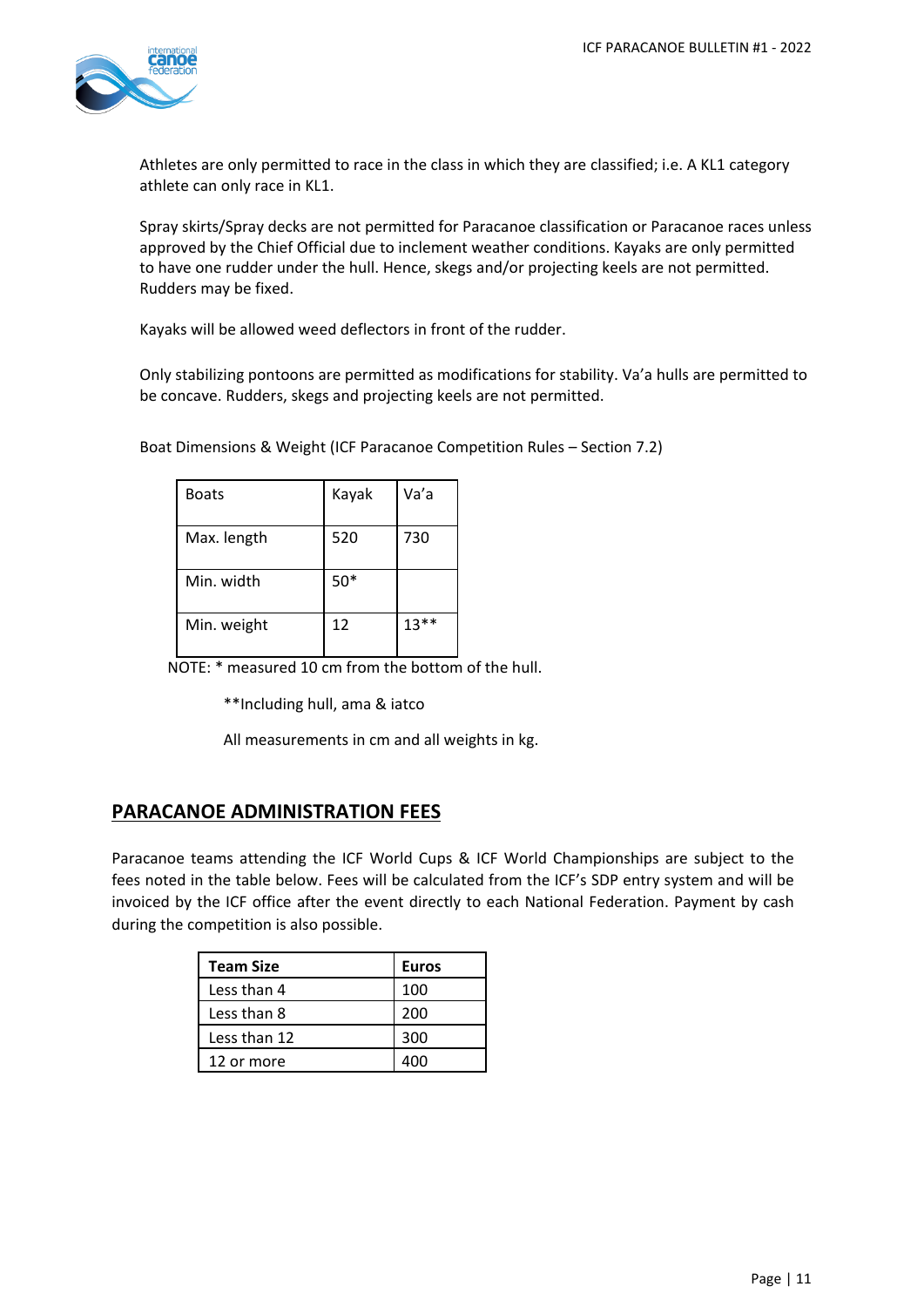

### **2022 PARACANOE DEVELOPMENT PROGRAM**

Due to the COVID-19 situation, the development program for Paracanoe has been put on hold in 2020.

In 2019 - 2020, ICF Paracanoe had organized webinars featuring the introduction to the sport and the basis of classification, through video calls in different languages and targeted for countries with lower knowledge of the sport that are aiming to grow the sport.

Some Paracanoe introductory documents have been developed in several languages, in order to help as many countries possible to run introduction classes or webinar for their coaches / members. The Paracanoe experts remain available for sharing the knowledge with the developing countries. <https://www.canoeicf.com/disciplines/paracanoe>

Further materials are planned to be developed for helping all stakeholders to develop the sport through better knowledge.

We are hoping to resume some development activities from this year.

### **Halifax 2022 – Athlete Support Programme:**

- $\circ$  A training camp will be organized for few days before the competition, with support during the competitions.
- o The athlete selection criteria will be communicated at a later stage this year.

#### **West Africa – This project is being resumed this year**

- o This project is part of a wider project that aims to develop the sport and the paracanoe knowledge in the Region. This project is supported by AGITOS, and is in collaboration with the International Rowing Federation.
- o February; Nigeria kicks-off the project, with several nations participating in Paracanoe, and the Paracanoe Expert being present to kick off the project and interact with stakeholders
- $\circ$  Visits will be organized by the Paracanoe expert in some participating countries to meet the athletes, with short training camp, and prepare the regatta with both athletes and National Federation representatives.
- o An international competition will be organized in June in Nigeria, with classification, training camps, and Paracanoe Workshops (participation of 5 countries minimum is expected)
- o Classification Education will also be conducted to develop Paracanoe expert in the region

#### **Asia Development:**

o The ICF paracanoe will support financially some athletes to attend the 2022 Paracanoe Asian Championships (Asian Paralympic Qualifier)